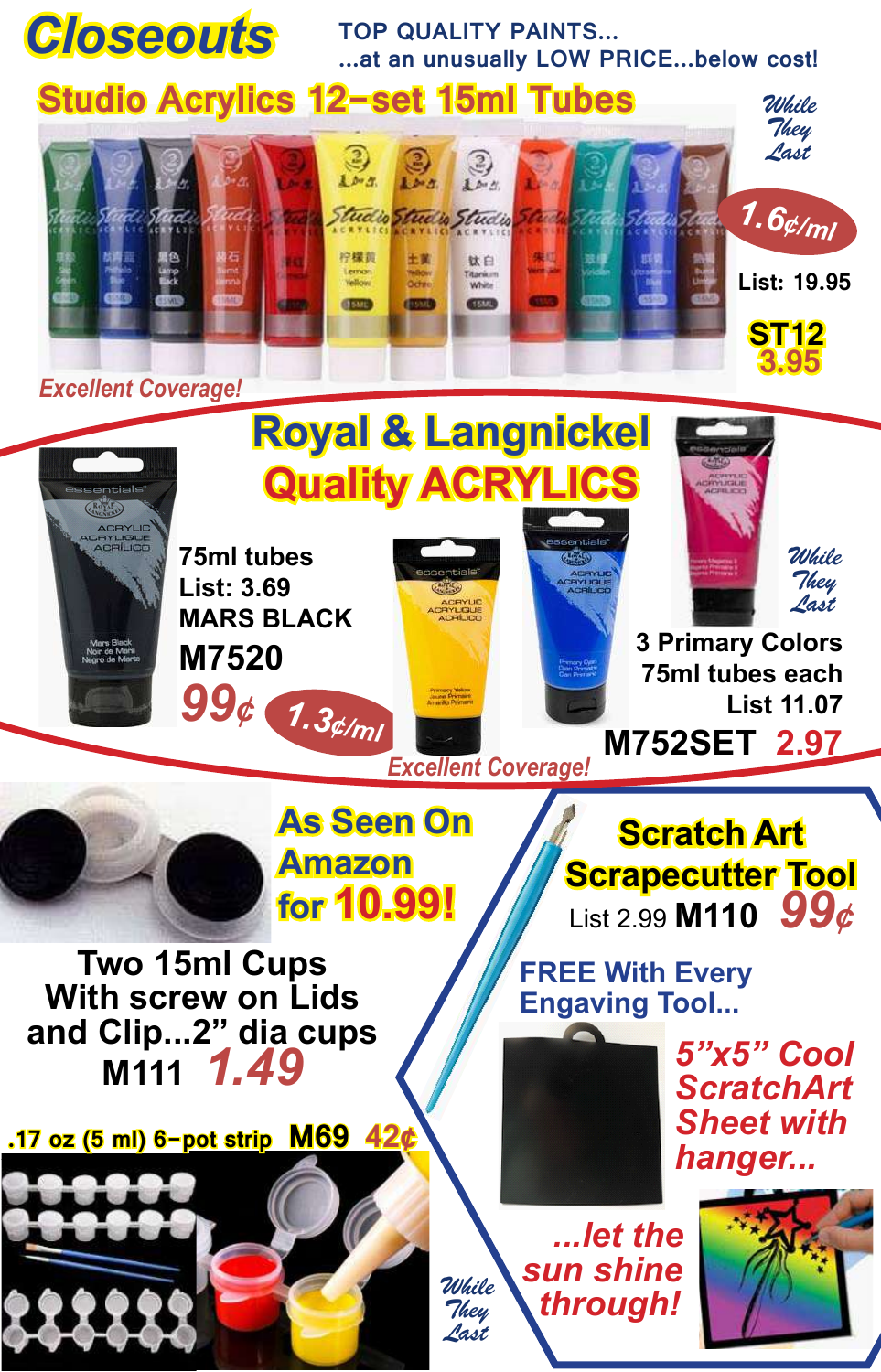## *CLOSEOUT!* **Royal & Langnickel MULTI MEDIA DELUXE SET**



**Description** 

This set is stuffed full of must-have supplies needed to create beautiful works of art. No matter if you're a seasoned artist or just starting out, this complete art set will inspire hours of creative expression.

#### **Package Contents:**

- 1 Acrylic Artist Pad (A3) 12x16 12 Acrylic Paint Tubes (12 ml) 12 Oil Pastels 12 Color Pencils 4 Gold Taklon Brushes
- 1 Graphite Pencil
- 1 Palette Knife
- 1 Palette
- 1 Kneadable Eraser
- 1 Pencil Sharpener

List: 49.99 **RD854 16.67** *While They Last!*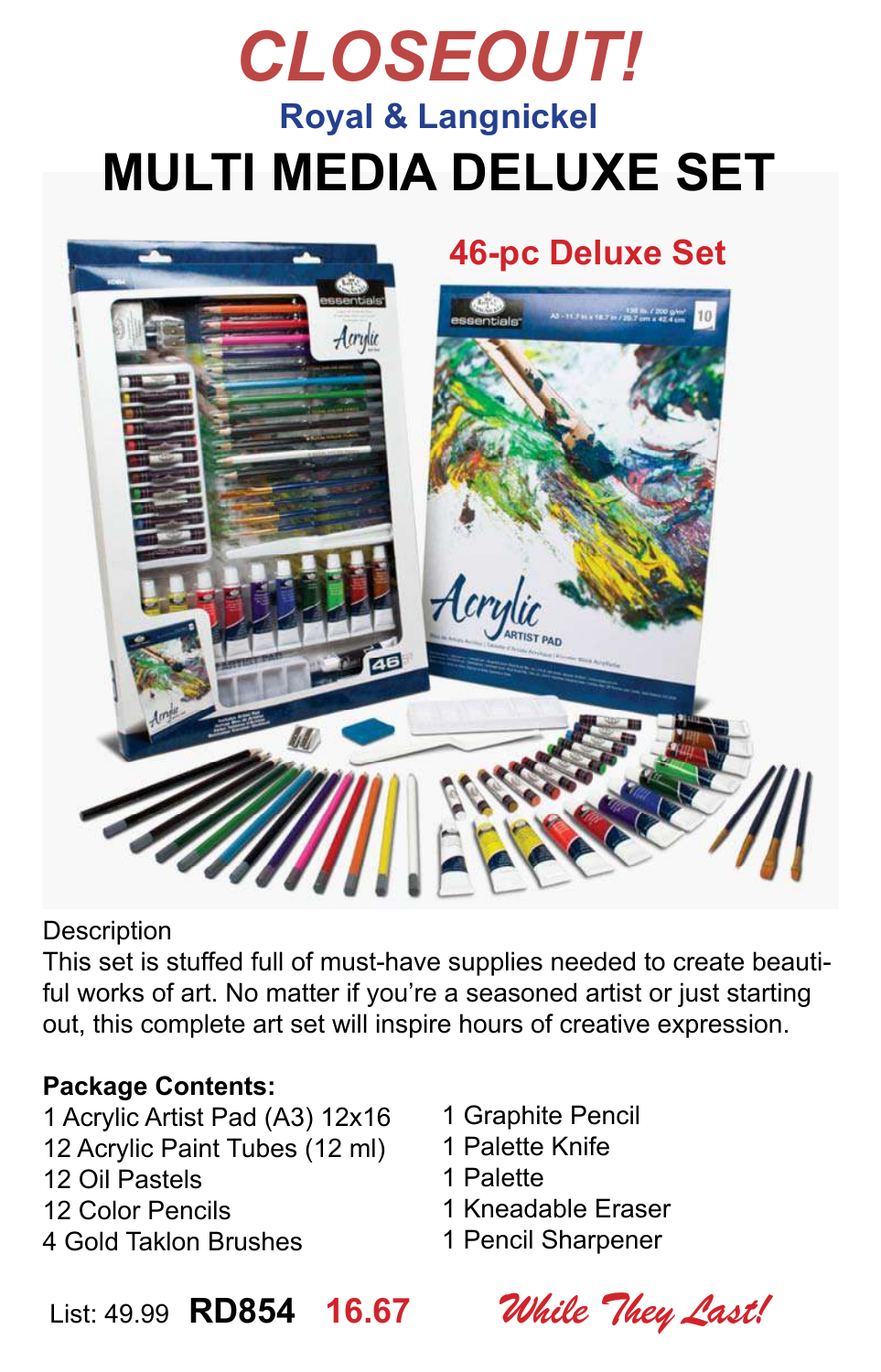# **12ml TUBE WATERCOLORS** *CLOSEOUT!*

### **YSETKC202 3.99**

**While They Last**

**Colors** 

Shipping starts June 24



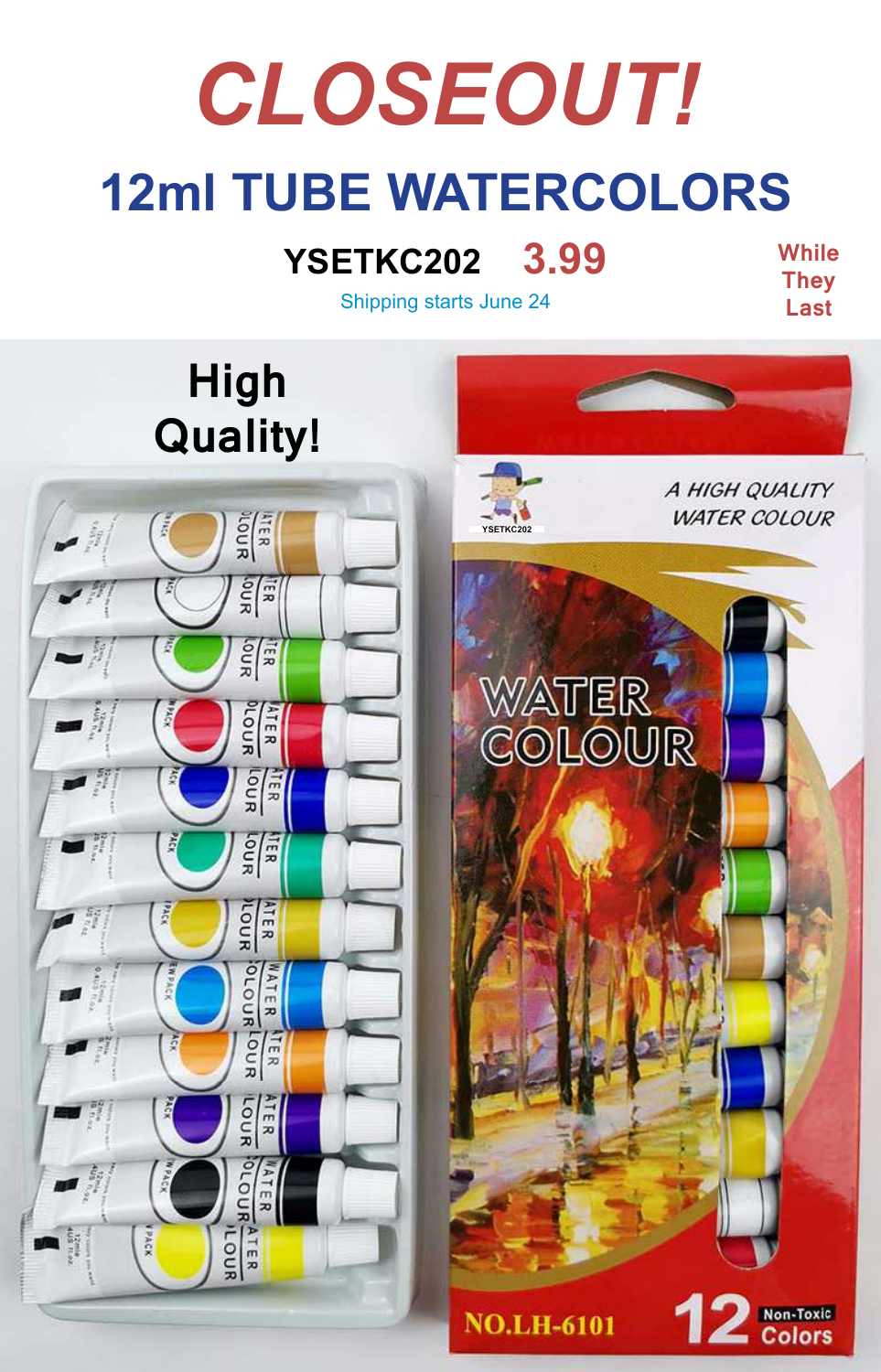### **20 Professional Graphite Sketch Pencils Set 9H to 9B List: \$24.00 PEN20 5.95 CLOSEOUT**



TO

H A R D